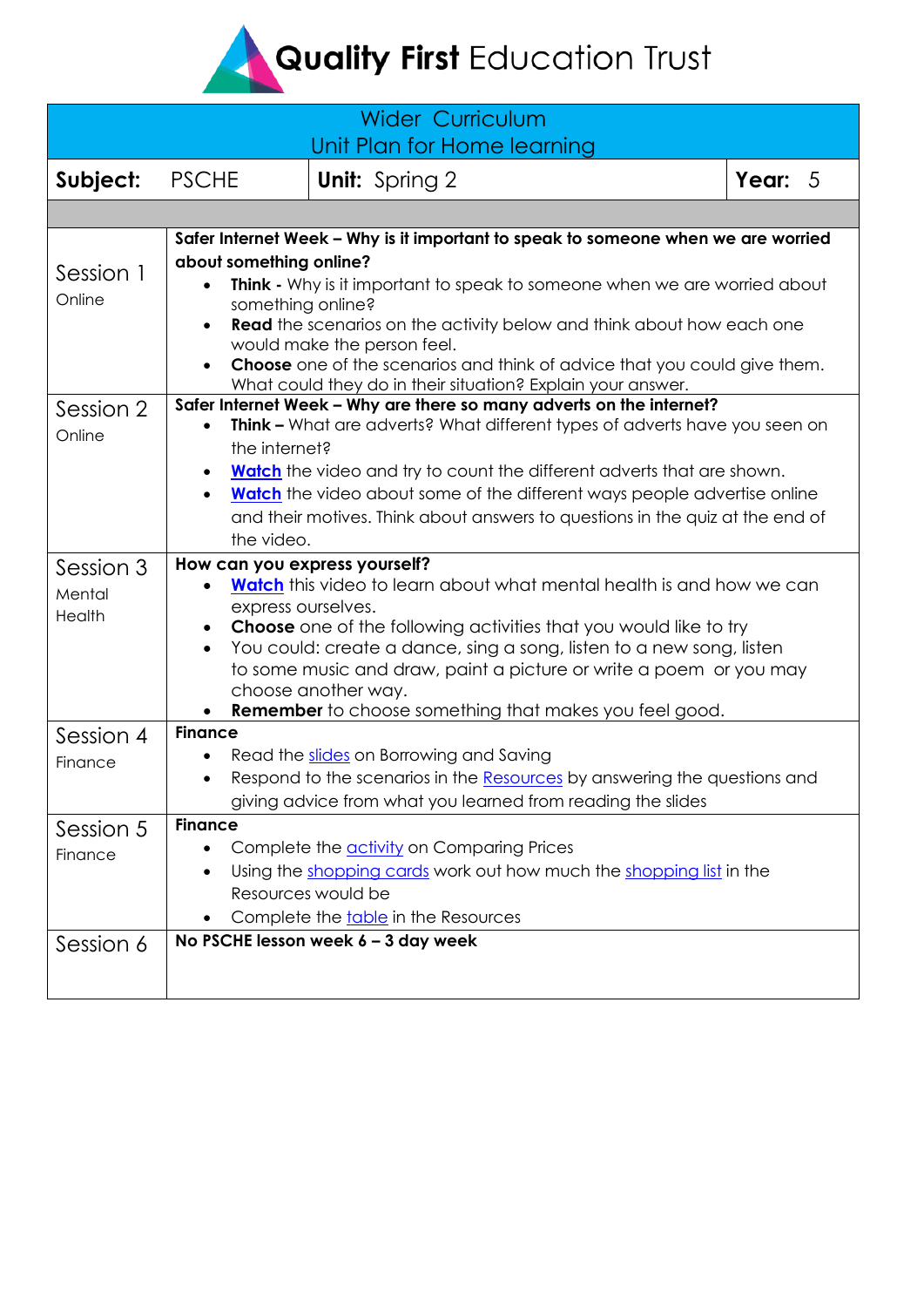# **Lesson 1 – Online Safety** The Contract of the Contract of the [Top of page](#page-0-0)



#### **Example answer:**

I think that Sami should take a break from the game he is playing because it sounds like he is starting to get frustrated and might need some time to calm down.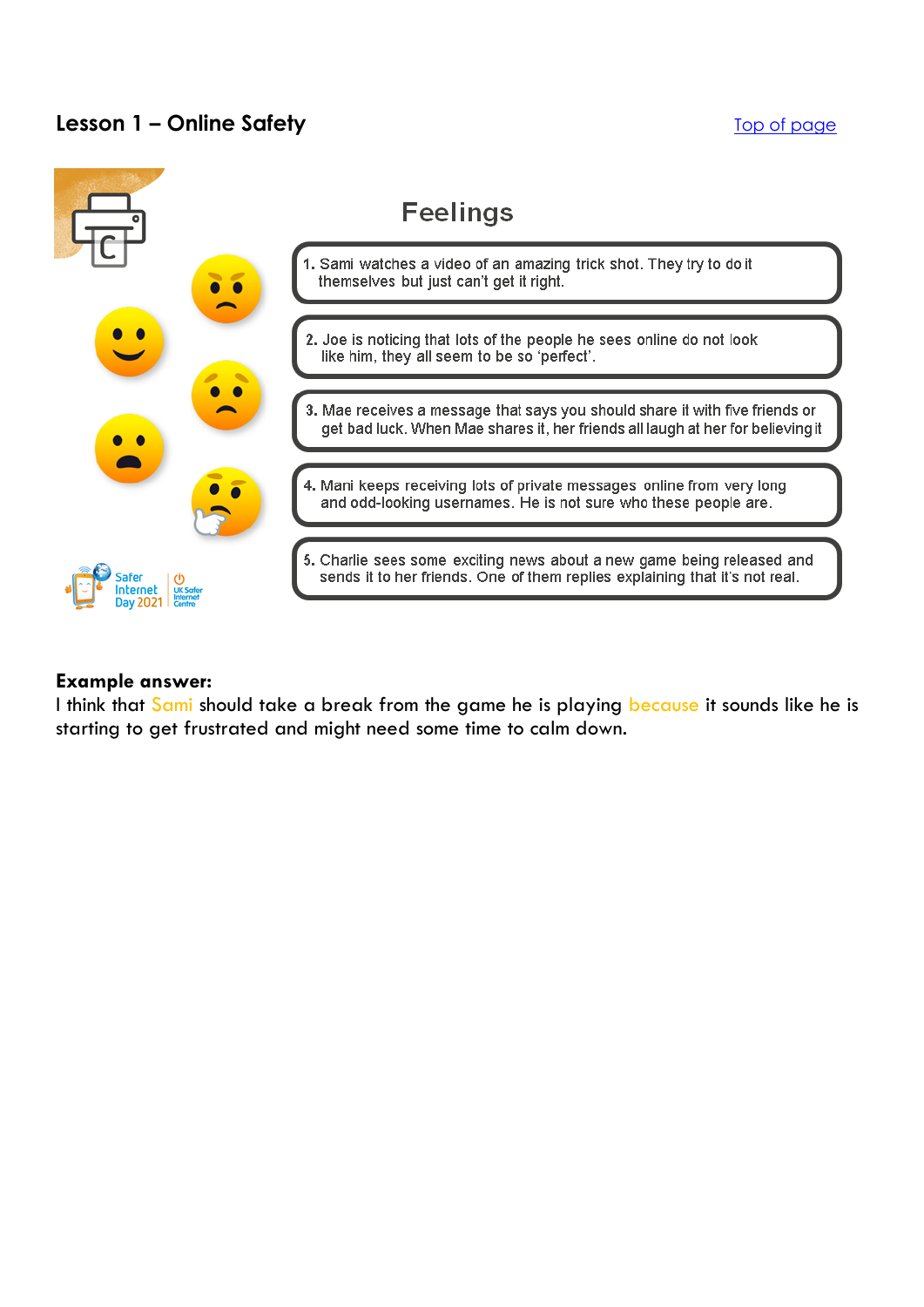# <span id="page-2-0"></span>**Resources – lesson 4** [Top of page](#page-0-0)

### **Chloe**

Wants to borrow **£400** to pay for Christmas presents. She works full time and already has a small loan from the bank but they won't lend her any more money. She's thinking of going to a payday lender as it's quick and easy to get credit.

Would this be a good debt or a bad debt? Where would be the best place to get a loan?

What else could Chloe do

#### **James**

James needs **£180** to pay for a repair on his car. He hasn't got the money now but could save this amount in 3 months. The problem is he needs his car to get to get to work. He's thinking of asking his mum to lend him the money.

Would this be a good debt or a bad debt?

Would borrowing the money from his mum be a good idea?



What else could James do?

#### **Malik**

Malik needs to buy a textbook that will help him on his plumbing course. He won't have the **£50** it will cost until the end of the month so his friend has offered to lend the money to him. Should he borrow the money from his friend?

Would this be a good debt or bad debt?

What should Malik think about before making a decision?

#### **Greta**

Last month Greta spent lots of money on her credit card.

Her mum has told her to take out a loan to pay the money off the credit card as she thinks the interest rate will be cheaper so she can pay the loan off slowly.

Would this be a good debt or a bad debt?



What would Greta need to be sure of before taking out a loan?